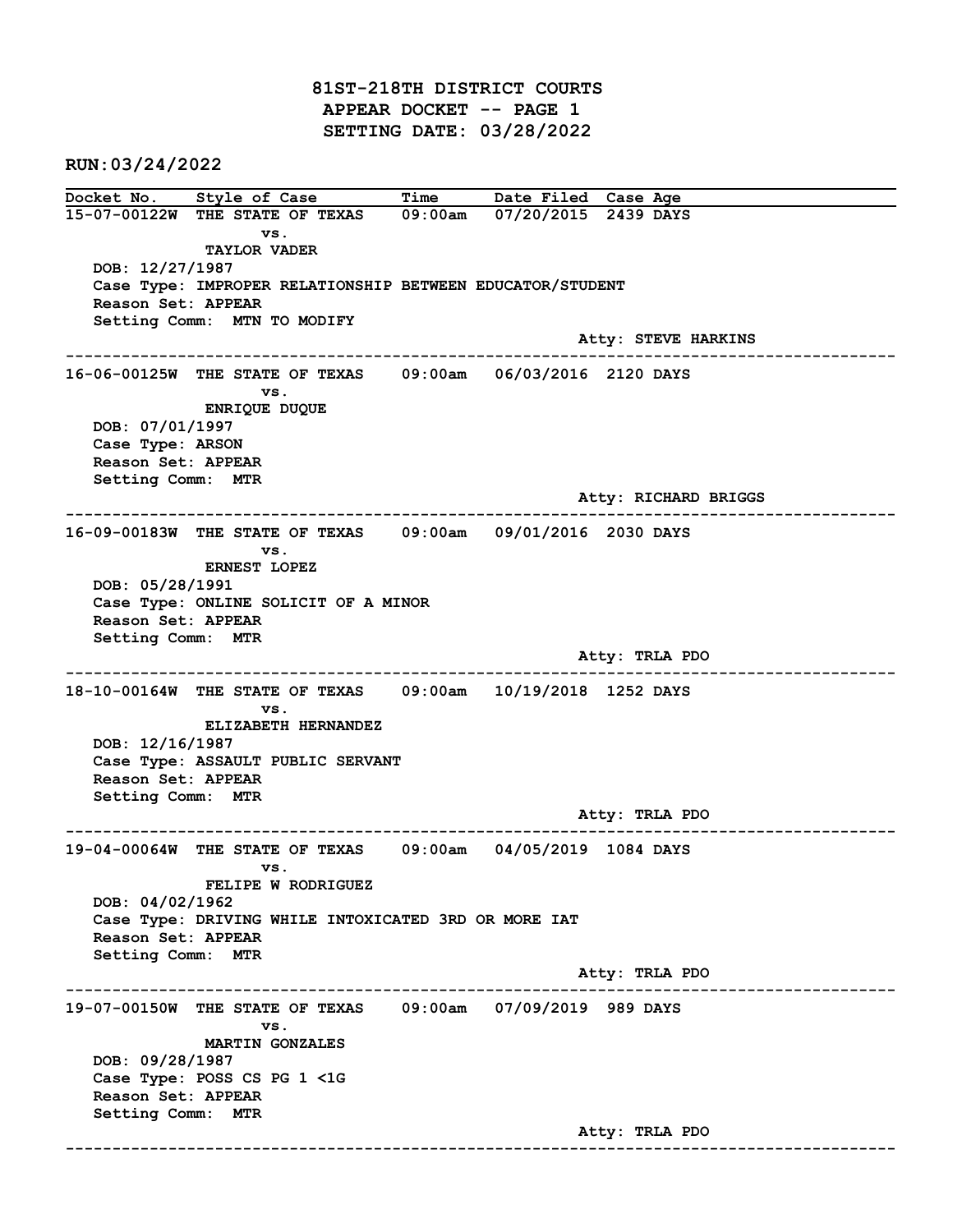81ST-218TH DISTRICT COURTS APPEAR DOCKET -- PAGE 2 SETTING DATE: 03/28/2022

RUN:03/24/2022

Docket No. Style of Case Time Date Filed Case Age 19-09-00180W THE STATE OF TEXAS 09:00am 09/13/2019 923 DAYS vs. BRITTANY CLAYTON DOB: 07/31/1987 Case Type: UNAUTH USE OF MOTOR VEHICLE Reason Set: APPEAR Setting Comm: MTR Atty: JENNIFER TAPIA ------------------------------------------------------------------------------------------------------------------------ 20-01-00002W THE STATE OF TEXAS 09:00am 01/14/2020 800 DAYS vs. LUKE JAMES CLARK DOB: 06/25/1979 Case Type: ASSAULT FAM/HOUSE MEM IMPEDE BREATH/CIRCULAT Reason Set: APPEAR Setting Comm: TO PLEA Atty: STEPHEN BARRERA ------------------------------------------------------------------------------------------------------------------------ 20-03-00055W THE STATE OF TEXAS 09:00am 03/06/2020 748 DAYS vs. LAND DAVIS RUTLEDGE DOB: 12/17/1994 Case Type: UNAUTH USE OF MOTOR VEHICLE Reason Set: APPEAR Setting Comm: MTR(REHAB PLACEMENT) Atty: KIMBERLY DELAGARZA ------------------------------------------------------------------------------------------------------------------------ 20-05-00075W THE STATE OF TEXAS 09:00am 05/08/2020 685 DAYS vs. LEONARD R. RAMIREZ DOB: 05/06/2001 Case Type: DEADLY CONDUCT DISCHARGE FIREARM Reason Set: APPEAR Setting Comm: FTA 12/7/21, NEEDS DATES Atty: ROBERT GIER ------------------------------------------------------------------------------------------------------------------------ 20-05-00079W THE STATE OF TEXAS 09:00am 05/08/2020 685 DAYS vs. MIRELLA ANZALDO DOB: 11/14/1983 Case Type: POSS CS PG 1 <1G ANALOGUE Reason Set: APPEAR Setting Comm: MTR Atty: TRLA PDO ------------------------------------------------------------------------------------------------------------------------ 20-05-00120W THE STATE OF TEXAS 09:00am 05/08/2020 685 DAYS vs. GLORI PENSHORN DOB: 01/01/2000 Case Type: CRUELTY NON-LIVESTK ANIM:KILL/POISON/SBI Reason Set: APPEAR Setting Comm: TO PLEA Atty: STEPHEN BARRERA ------------------------------------------------------------------------------------------------------------------------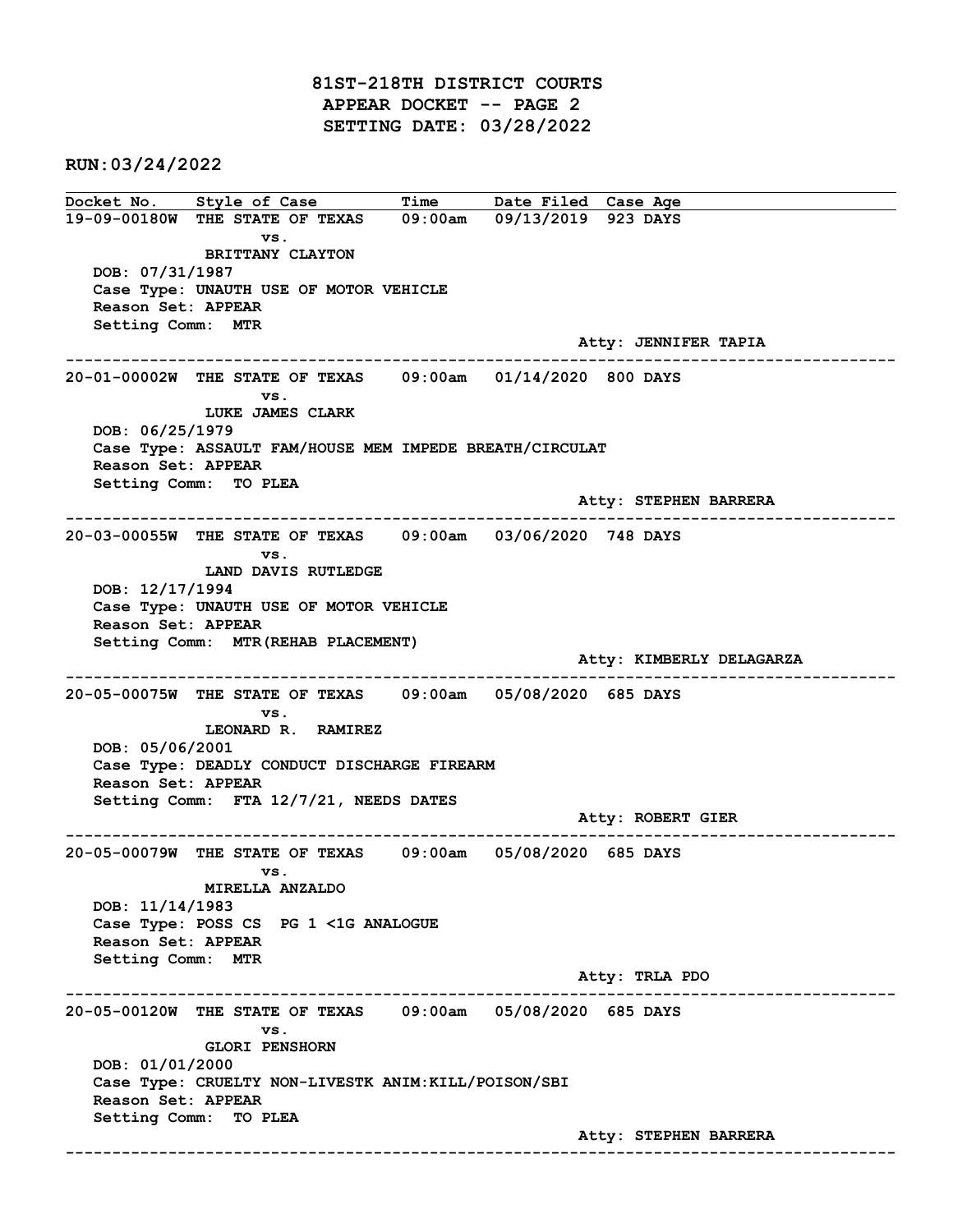81ST-218TH DISTRICT COURTS APPEAR DOCKET -- PAGE 3 SETTING DATE: 03/28/2022

RUN:03/24/2022

Docket No. Style of Case Time Date Filed Case Age 20-05-00124W THE STATE OF TEXAS 09:00am 05/08/2020 685 DAYS vs. LAND DAVIS RUTLEDGE DOB: 12/17/1991 Case Type: UNAUTH USE OF MOTOR VEHICLE Reason Set: APPEAR Setting Comm: MTR (REHAB PLACEMENT) Atty: KIMBERLY DELAGARZA ------------------------------------------------------------------------------------------------------------------------ 20-08-00194W THE STATE OF TEXAS 09:00am 08/14/2020 587 DAYS vs. LEONARD R. RAMIREZ DOB: 05/06/2001 Case Type: THEFT FIREARM > \$400 Reason Set: APPEAR Setting Comm: FTA 12/7/21, NEEDS DATES Atty: ROBERT GIER ------------------------------------------------------------------------------------------------------------------------ 20-08-00226W THE STATE OF TEXAS 09:00am 08/14/2020 587 DAYS vs. NATHAN GONZALEZ DOB: 11/12/1992 Case Type: POSS CS PG  $4 \ge 400$ G Reason Set: APPEAR Setting Comm: TO PLEA Atty: STEPHEN BARRERA ------------------------------------------------------------------------------------------------------------------------ 20-08-00228W THE STATE OF TEXAS 09:00am 08/14/2020 587 DAYS vs. JOSE ROCHA DOB: 02/10/1959 Case Type: THEFT PROP >=\$2,500<\$30K Reason Set: APPEAR Setting Comm: TO PLEA example of the contract of the contract of the contract of the contract of the contract of the contract of the contract of the contract of the contract of the contract of the contract of the contract of the contract of the ------------------------------------------------------------------------------------------------------------------------ 21-01-00006W THE STATE OF TEXAS 09:00am 01/28/2021 420 DAYS vs. AUDIE HOWELL, JR. DOB: 10/11/1991 Case Type: ASSAULT PUBLIC SERVANT Reason Set: APPEAR Setting Comm: TO PLEA Atty: STEPHEN BARRERA ------------------------------------------------------------------------------------------------------------------------ 21-01-00024W THE STATE OF TEXAS 09:00am 01/28/2021 420 DAYS vs. MARK A. COLLIER DOB: 02/05/1959 Case Type: FORGERY FINANCIAL INSTR <\$100 ENH IAT Reason Set: APPEAR Setting Comm: BOND HEARING Atty: TRLA PDO ------------------------------------------------------------------------------------------------------------------------